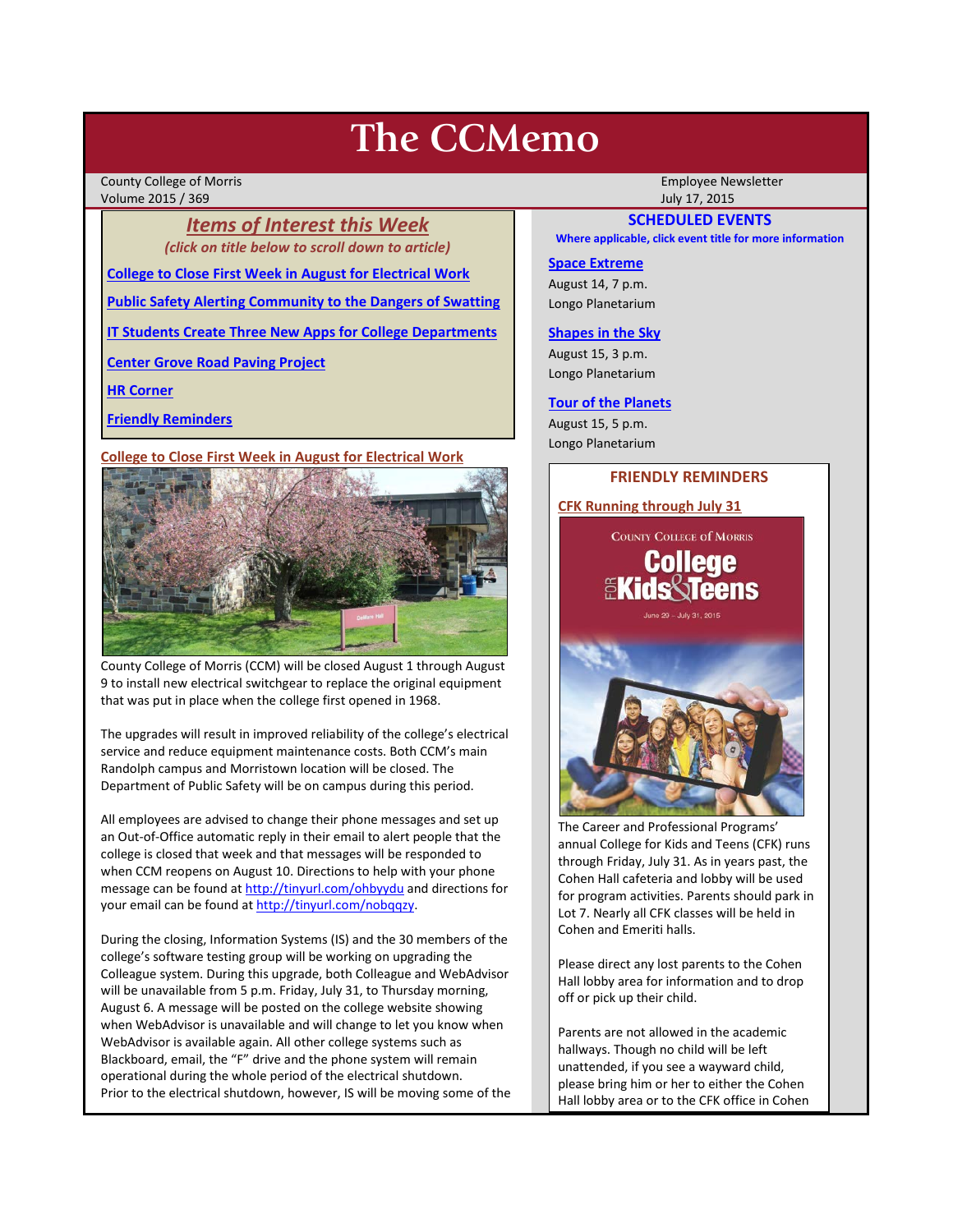network equipment from Emeriti Hall to 675 Route 10. This move will result in a temporary shutdown on July 28. This move will result in the "F" drive, email, Blackboard and the website being unavailable from 6 a.m. to approximately 10 a.m. A message will be sent when all systems are available again.

### <span id="page-1-0"></span>**Public Safety Alerting Community to the Dangers of Swatting**

As a public service to CCM employees, the Public Safety Department will be providing periodic topical information in the CCMemo. The topics will range from college safety concerns, to Public Safety services, to situational awareness that can be supported on and off campus.

This month's topic is a serious concern throughout the country affecting both the private and public sectors. Schools, malls and even hospitals across New Jersey have been victimized by hoax emergency calls known as swatting.

Swatting is the intentional tricking of a police department or law enforcement agency to respond in force to a certain place by calling in a fake crisis, such as a hostage situation, mass shooting or bomb threat. The term comes from the fact that most incidents result in a SWAT team response. When it happens, it can cause major disruption to a campus, causing lockdowns and evacuations while police search for a reported bomb or gunman on the loose. Schools in Clinton and Freehold townships have been affected, and two large malls, Monmouth Mall in Eatontown and Freehold Raceway Mall in Freehold, have been targeted.

The New Jersey Cyber Security (NJCCIC) office has provided analytical and response information to help campuses better prepare for any real or hoax reports, which can be found a[t http://tinyurl.com/ouln8j4.](http://tinyurl.com/ouln8j4) A Bomb Threat Checklist can be found a[t http://tinyurl.com/otlpca8](http://tinyurl.com/otlpca8) and can be printed out and kept at your workstation as a general resource. Please remember that any calls you receive concerning possible threats should be immediately reported to Public Safety. On campus emergencies should be directed to ext. 5555.

# <span id="page-1-1"></span>**IT Students Create Three New Apps for College Departments**

CCM Information Technologies (IT) students have created three new apps that can help their peers in other majors.

A Communication app [\(http://tinyurl.com/o6bdnkx\)](http://tinyurl.com/o6bdnkx), a Biology/Chemistry app [\(http://tinyurl.com/njuupke\)](http://tinyurl.com/njuupke) and an Engineering Technology/Science app



#### [\(http://tinyurl.com/nzulv8u\)](http://tinyurl.com/nzulv8u) now exist in the Google Play store.

More department apps are on the way, as are iPhone versions. These are in addition to the first app, the IT app [\(http://tinyurl.com/nb2552h\)](http://tinyurl.com/nb2552h) that was created by Professor Nancy Binowski, chair of the department.

## <span id="page-1-2"></span>**Center Grove Road Paving Project**

Randolph Township will be paving Center Grove Road during the last two weeks of this month, starting Monday. From July 20-22, the project will concentrate on storm drains and curbing, which should not affect traffic significantly, according to the Randolph Police Department.

## Hall, Room 274.

Children attending the sports camps, and their parents, should be directed to the Athletics Department, as those are separate programs. Any questions should be directed to the CFK office at ext. 5072 or Paul Cecala at ext. 5182.

## **Library Book Group**

The CCM Library Book Group will be discussing stories from James Joyce's "Dubliners" on Wednesday, July 29, at 12:30 p.m. and all employees are welcome to attend. Those attending should read "Araby," "Eveline" and "The Dead" prior to the meeting. Copies of "Dubliners" are available in the CCM Library, or online at [http://tinyurl.com/py4lcr7.](http://tinyurl.com/py4lcr7)

The group will meet again at the same time on Wednesday, August 26, to discuss stories by J.D. Salinger. Those with questions can contact ext. 5278.

# **HR CORNER**

# <span id="page-1-3"></span>**Special Online Verizon FiOS Offer**

CCM employees have the opportunity to take advantage of a special offer from Verizon FiOS. New subscribers can get the service's Triple Play, which includes a custom TV package, unlimited voice and 25/25 internet for \$69.99 a month. Subscribers will also get a \$350 Visa gift card with a two-year term and premium channels for free for one year.

The offer is available online only and expires on September 19. For more information, see the flyer at [http://tinyurl.com/pn5dguh.](http://tinyurl.com/pn5dguh)  Current subscribers can logon to [www.verizon.com/connections](http://www.verizon.com/connections) to receive a discount off your existing FiOS account. Questions should be directed to Carolyn Smith a[t Carolyn.j.smith@verizon.com](mailto:Carolyn.j.smith@verizon.com) or 202-423-7145.

## **Earn Rewards Through NJWell**

Employees enrolled in SHBP and SEHBP and their covered spouses are eligible to earn up to \$200 in rewards through the NJWell program. Earn points by completing different health-related tasks. Those points add up to \$100 Visa prepaid rewards cards, up to \$200 worth. Find more information in the flyer at [http://tinyurl.com/pje6qlz.](http://tinyurl.com/pje6qlz)

**Retirement Consultation**